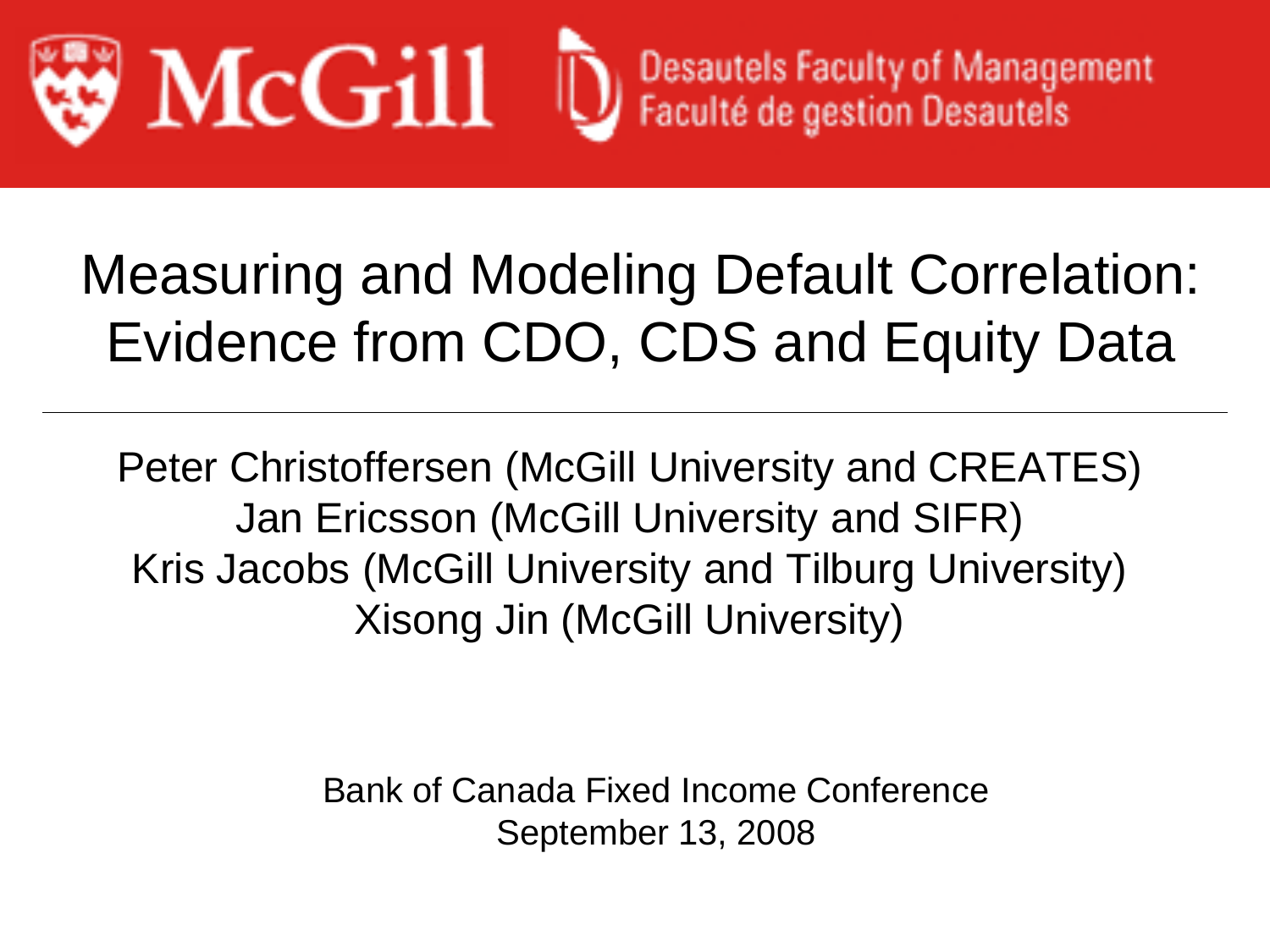## Motivation I

Credit correlation is critically important. Using a pricing model, it can be computed using different securities.

- Equity market (KMV)
- Credit Default Swap (CDS) market (Tarashev and Zhu 2007)
- Collateralized Debt Obligation (CDO) market

The evidence is limited. Even less is known about the co-movements of the correlation time series based on these securities

Empirical objective: compare three time series of correlations; characterize time variation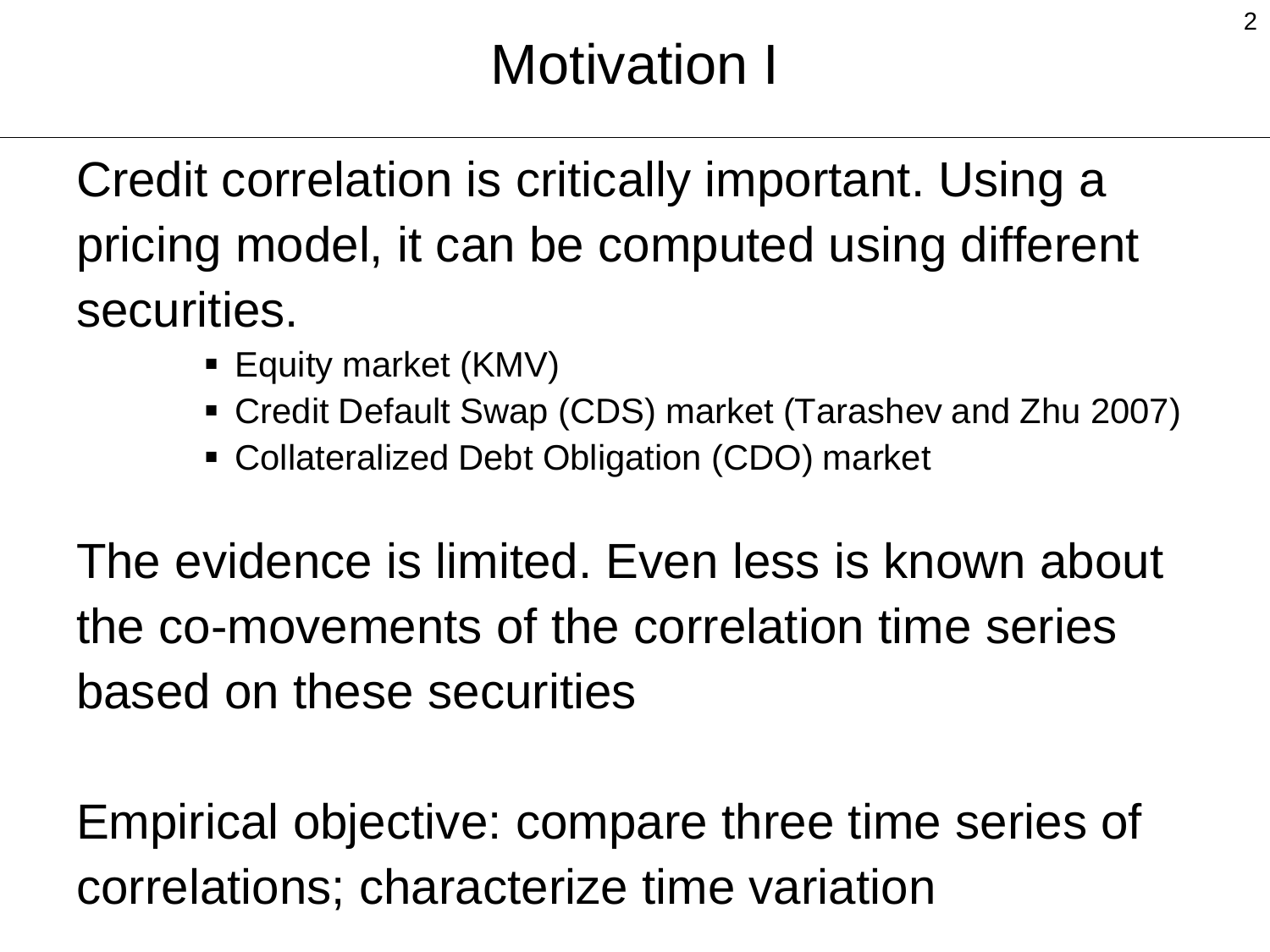The industry standard for CDO valuation is the Gaussian copula. In industry practice, implied correlations take center stage.

What does this implied correlation mean?

- **If is it related to correlation in the underlying** names in CDS and equity markets?
- Or does it reflect other determinants of prices in a segmented CDO market, notably liquidity?
- **Is it meaningless as a correlation measure** because of the inadequacy of the Gaussian copula?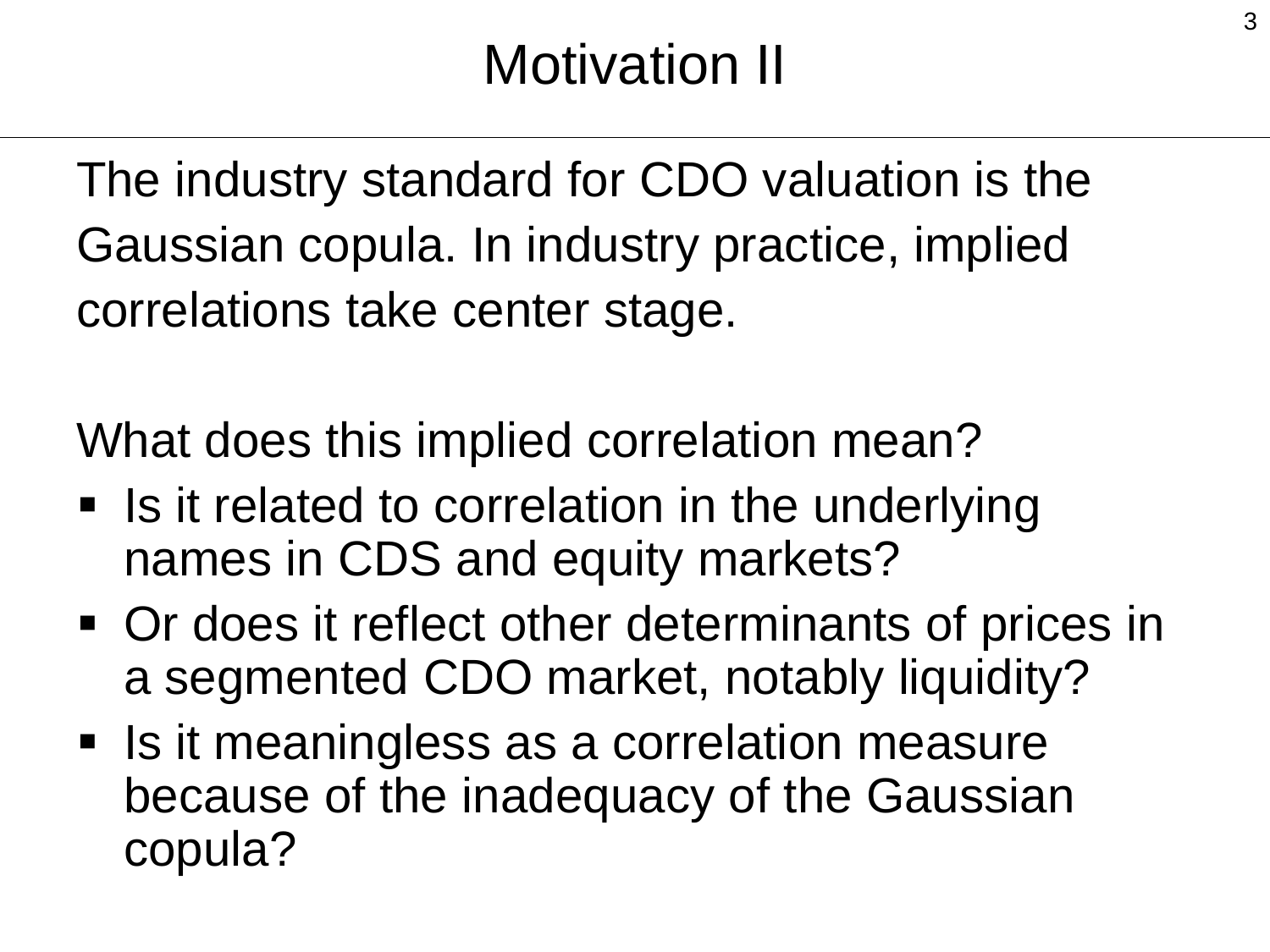Non-standard (bespoke) CDOs are typically priced using market information on standard (index) products

Q: Can we learn something more by investigating the actual correlation structure of the underlying? A: Perhaps if implied correlation and the correlation in the underlying are moving together

How to price a CDO in a market with low (or no) liquidity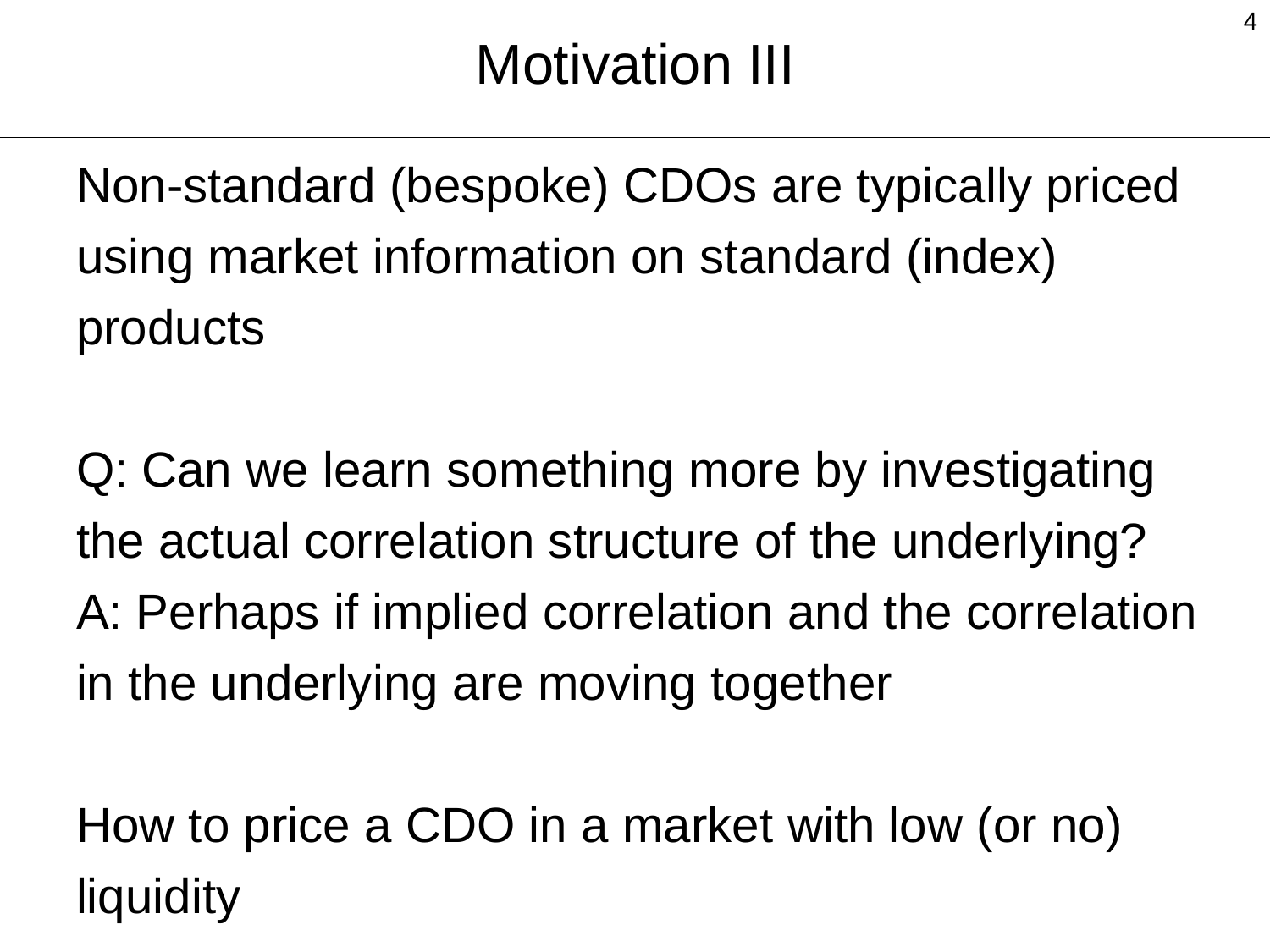A CDS is an insurance product

- The protection buyer pays a periodic spread
- The protection seller pays the default costs The CDS premium equates the present value of both sides of the transaction or "legs"

$$
V_{Fixed}(t, T, P) = P_t \left[ \sum_{i=1}^{N} D(t, T_i) \alpha(T_{i-1}, T_i) q(t, T_i) + \int_{t}^{T_N} D(t, s) \alpha(T_{I(s)}, s) f(s) ds \right]
$$

$$
V_{Floading}(t) = \int_{t}^{T_N} D(t, s) (1 - \delta) f(s) ds.
$$

 $P_0 = V_{Floating}(0)/V_{Fized}(0, T, 1).$ 

Default intensities can be extracted given a default model using simple econometric techniques (NLS)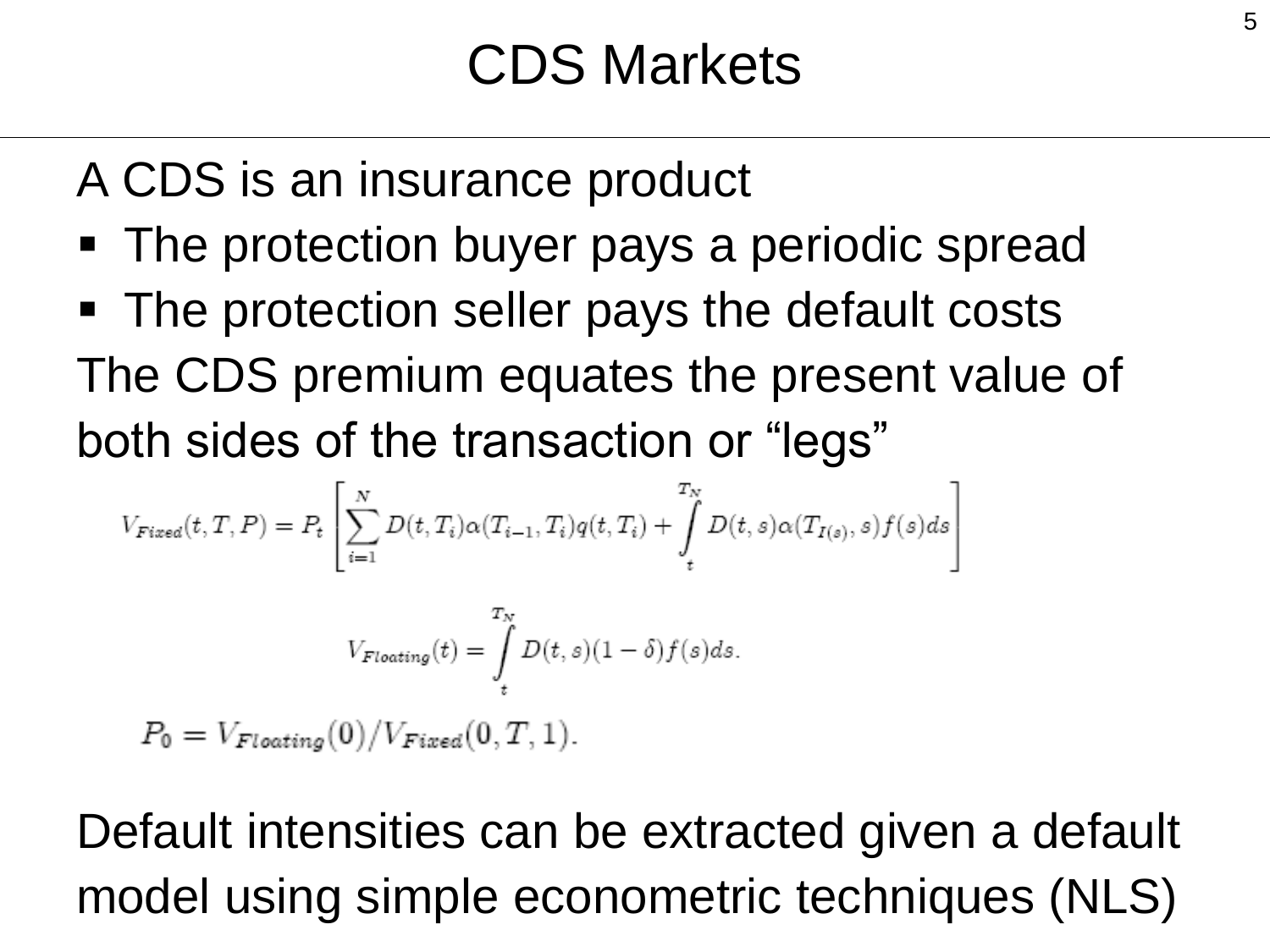## CDO Markets

- A CDO is a multi-name credit derivative. The attachment and detachment points of the tranche indicate which parts of the portfolio losses are assigned to the tranche.
- Like a CDS, a CDO is an insurance contract. A protection buyer pays a periodic amount based on the spread and the remaining notional, the original notional adjusted for losses.
- The value of the tranche to the insurance seller is determined by the difference between the present value of these payments and the expected present value of the sum of loss changes. The par spread for a new tranche is such that this value is zero.
- Clearly changes in default probabilities will change the value of the tranche. Correlation impacts the volatility of the distribution of portfolio losses: the stronger the dependence, the more likely extreme scenarios become. Thus correlation also affects tranche value.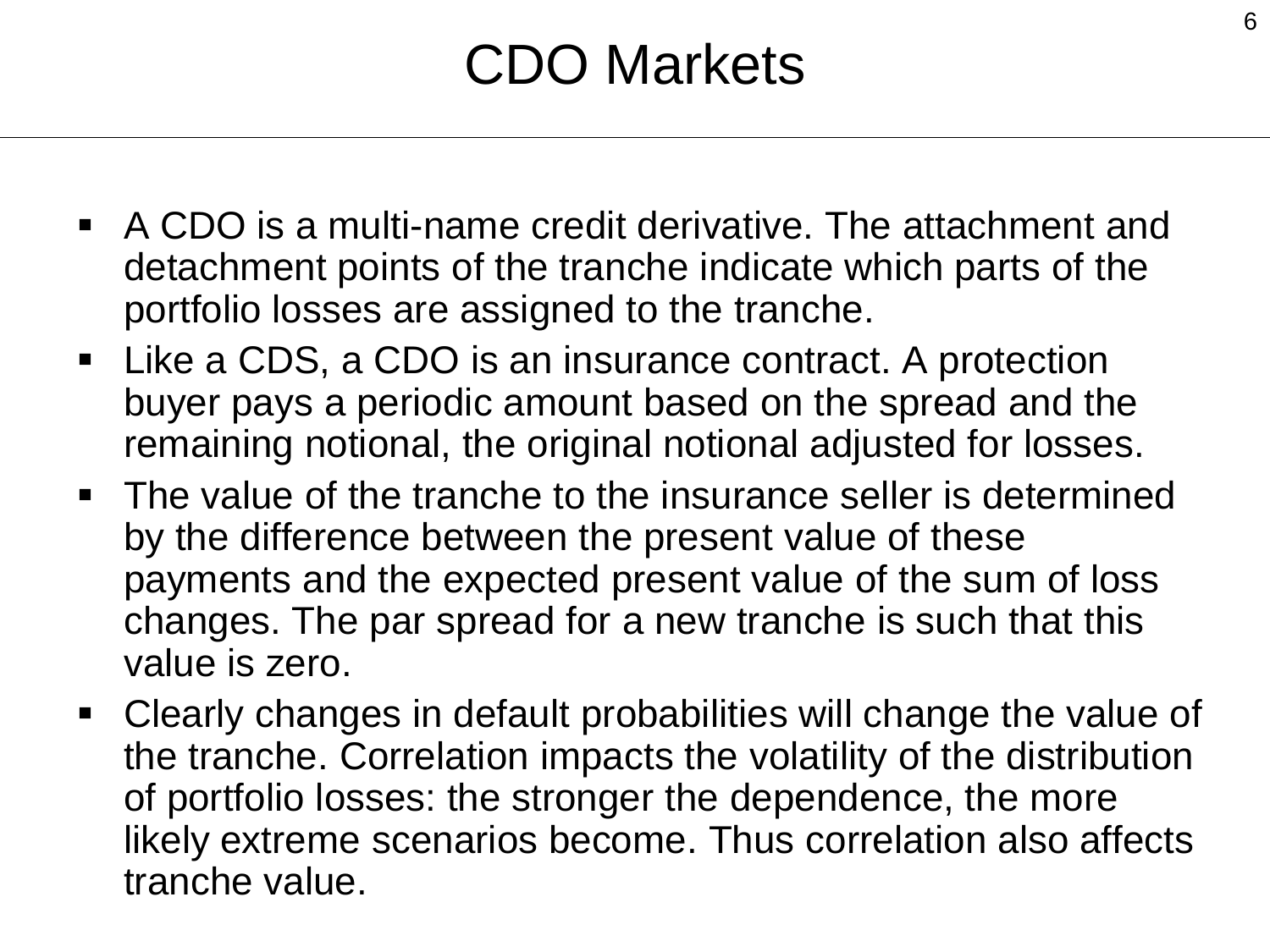## CDO Markets: Base Correlation

- **IMPLE 10 Fig. 2** Implied correlation for a CDO tranche is the correlation between the underlying names that equates the theoretical price of the CDO tranche to the observed market price, conditional on a choice of pricing model
- The industry standard is the Gaussian Copula. See Li (2000), Andersen and Sidenius (2004), Hull and White (2004)
- Mostly a base correlation is used. If we have implied correlations for 0-3%, 3-7%, and 7-10% tranches, we can compute base correlations for 0-3%, 0-7%, and 0-10% tranches
- Note analogy with implied volatility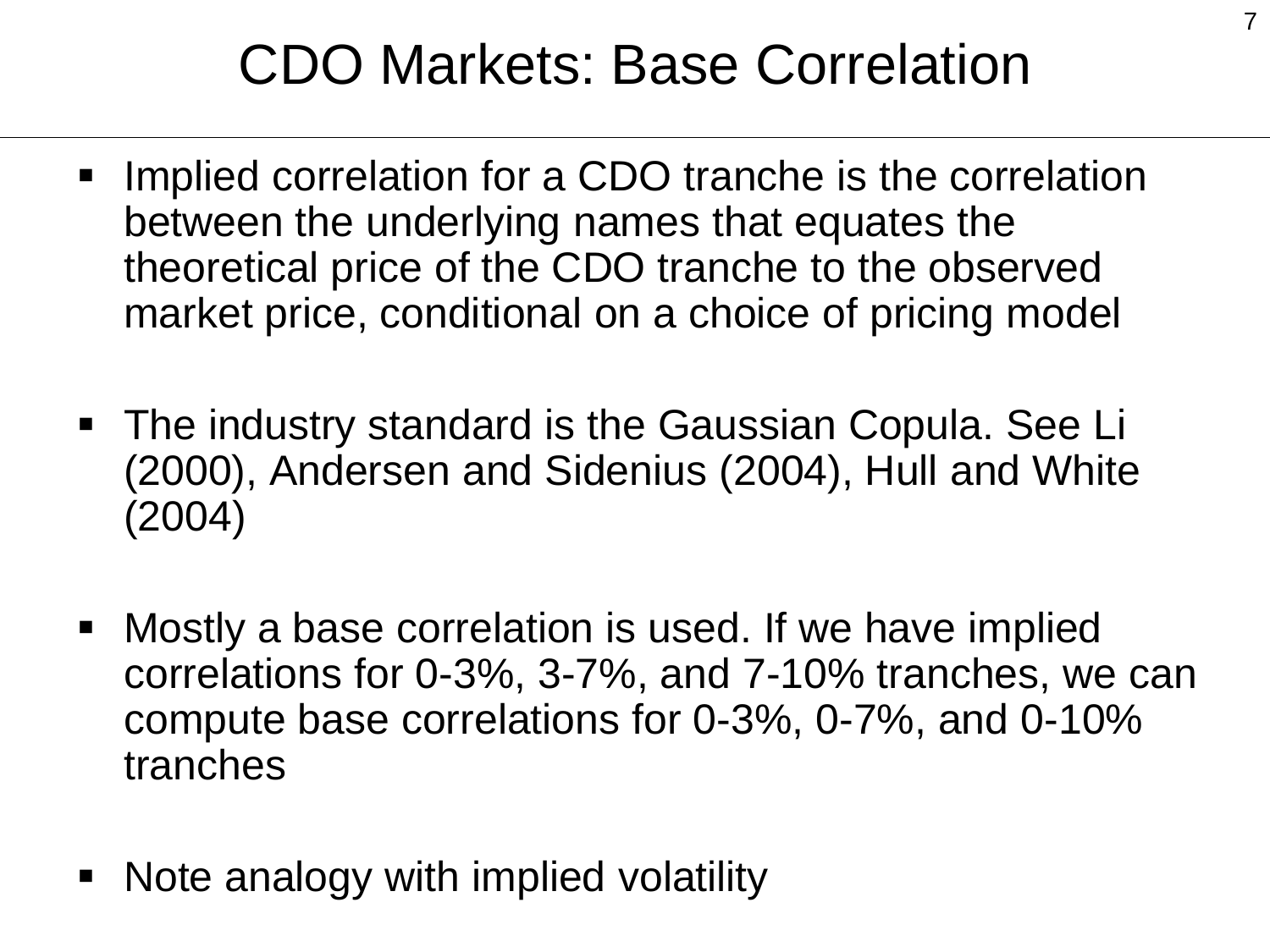### Data

- Our data choice is motivated by the CDO market, and organized around the CDX and iTraxx indices
- At any point in time, the CDX and iTraxx indices consists of 125 names. The composition changes every six months
- CDX contains North American names, the iTraxx European names
- Sample period is October 14, 2004 to December 31, 2007
- For CDX we have 61 names throughout the sample period without missing data. For the iTraxx 64 names
- Use 40% constant recovery throughout
- **Use 5Y CDS spread**
- **Equity data standard**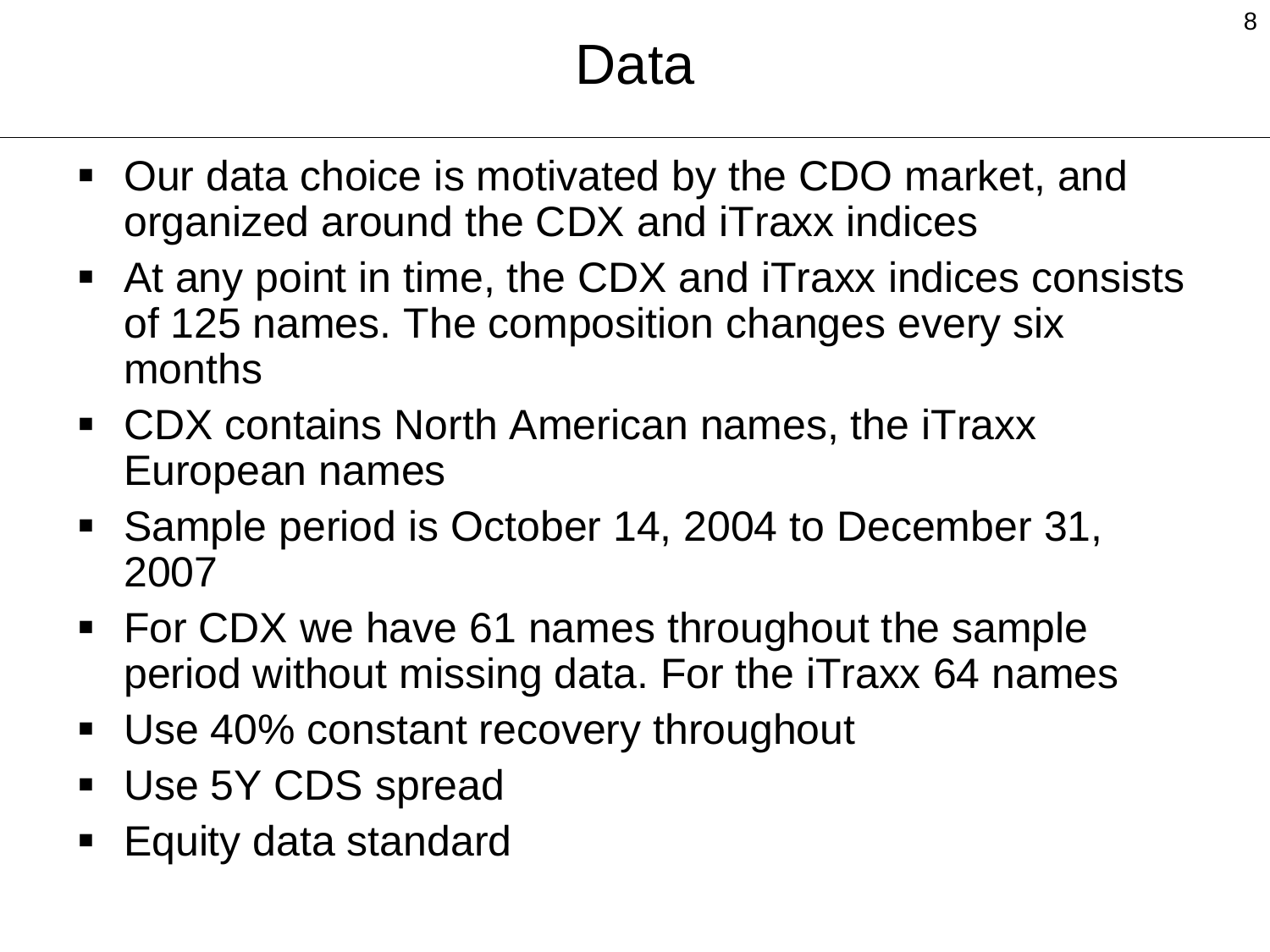### Cross Sectional Averages of CDS Premia

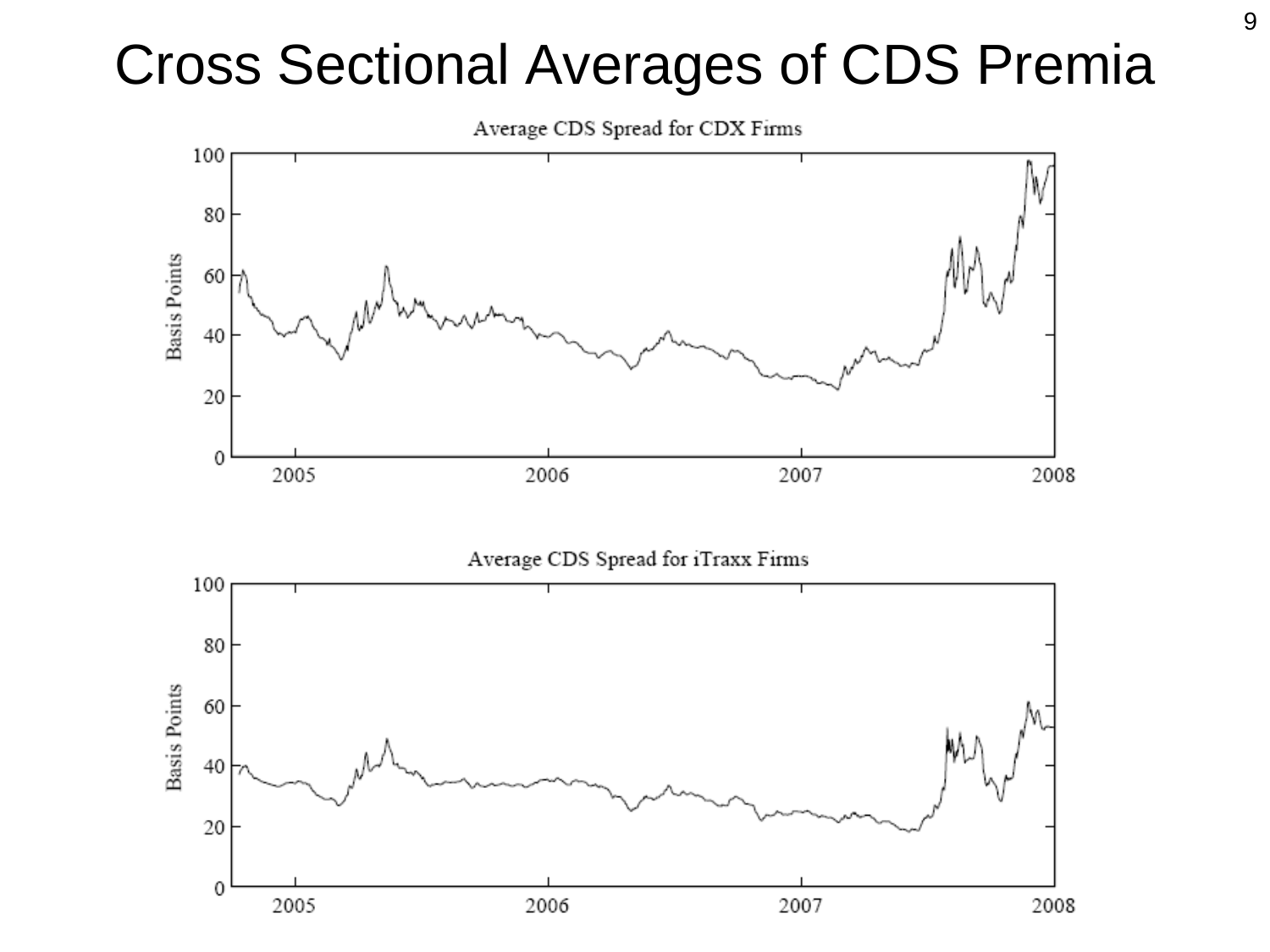#### Descriptive Statistics for CDX Spreads

| Firm Name                                                | Ticker          | Average | <b>Std Dev</b> | Skewness | Kurtosis |
|----------------------------------------------------------|-----------------|---------|----------------|----------|----------|
| Ace Limited                                              | ACE             | 37.14   | 14.05          | 0.59     | 2.73     |
| Alean Inc.                                               | AL              | 29.50   | 8.32           | 1.45     | 533      |
| Alcoa Inc.                                               | AA              | 27.88   | 10.55          | 0.85     | 2.56     |
| Altria Group, Inc.                                       | MO              | 63.49   | 39.18          | 1.06     | 3.57     |
| American Express Company                                 | AXP             | 24.19   | 15.13          | 2.28     | 834      |
| American International Group, Inc.                       | AIG             | 24.47   | 16.13          | 1.88     | 6.81     |
| Anadarko Petroleum Corporation                           | APC             | 35.95   | 9.38           | 0.94     | 3.42     |
| Arrow Electronics, Inc.                                  | ARW             | 60.24   | 13.72          | 0.12     | 2.62     |
| AT&T Inc.                                                | ATTINC          | 38.01   | 35.82          | 2.49     | 9.45     |
| AutoZone. Inc.                                           | AZO             | 63.58   | 22.84          | 0.07     | 1.88     |
| Baxter International Inc.                                | BAX             | 21.28   | 7.45           | $-0.15$  | 2.50     |
| Boeing Capital Corporation                               | BA-CapCorp      | 16.78   | 7.00           | 0.43     | 2.33     |
| Bristol-Myers Squibb Company                             | <b>BMY</b>      | 18.02   | 5.62           | $-0.09$  | 1.92     |
| Burlington Northern Santa Fe Corporation                 | BNI             | 26.56   | 6.70           | 1.13     | 4.51     |
| Campbell Soup Company                                    | CPB             | 20.83   | 6.45           | 0.37     | 237      |
| Cardinal Health, Inc.                                    | CAH             | 42.04   | 22.83          | 2.92     | 16.17    |
| Camival Corporation                                      | CCL             | 28.41   | 8.40           | 1.46     | 5.98     |
| CenturyTel, Inc.                                         | CTL             | 64.72   | 11.54          | $-0.01$  | 2.55     |
| Cigna Corporation                                        | CI              | 33.59   | 9.47           | 0.00     | 2.43     |
| CIT Group Inc.                                           | CIT             | 65.09   | 87.58          | 2.71     | 9.36     |
| Comcast Cable Communications, LLC                        | CMCSA-CableLLC  | 38.77   | 12.32          | 0.04     | 2.23     |
| ConocoPhillips                                           | COP             | 21.70   | 6.05           | 0.32     | 3.41     |
| Constellation Energy Group, Inc.                         | <b>CEG</b>      | 35.98   | 12.33          | 0.85     | 3.71     |
| Countrywide Home Loans, Inc.                             | CCR-HomeLoans   | 108.36  | 187.52         | 3.56     | 15.37    |
| Cox Communications, Inc.                                 | COX-CommInc     | 55.79   | 18.04          | 0.05     | 4.04     |
| CSX Corporation                                          | $_{\rm{csx}}$   | 38.27   | 12.59          | 0.73     | 2.99     |
| Devon Energy Corporation                                 | <b>DVN</b>      | 30.86   | 8.72           | 0.98     | 6.16     |
| Dominion Resources, Inc.                                 | D               | 35.47   | 9.71           | $-0.66$  | 2.41     |
| The Dow Chemical Company                                 | <b>DOW</b>      | 26.94   | 7.15           | 0.74     | 3.58     |
| Eastman Chemical Company                                 | <b>EMN</b>      | 46.45   | 8.59           | 0.60     | 2.82     |
| General Electric Capital Corporation                     | GE-CapCorp      | 21.99   | 11.09          | 2.12     | 8.06     |
| Honeywell International Inc.                             | HON             | 17.71   | 4.26           | $-0.01$  | 3.21     |
| IAC/InterActiveCorp                                      | <b>IACI</b>     | 99.11   | 23.21          | 0.72     | 4.24     |
| International Lease Finance Corporation                  | AIG-IntLeaseFin | 30.41   | 13.13          | 0.77     | 2.75     |
| Lennar Corporation                                       | LEN             | 115.32  | 124.14         | 2.82     | 10.38    |
| Loews Corporation                                        | <b>LTR</b>      | 24.61   | 9.04           | 0.28     | 2.53     |
| Marsh & McLennan, Inc.                                   | MMC             | 59.29   | 27.83          | 3.38     | 20.73    |
| National Rural Utilities Cooperative Finance Corporation | NRUC            | 21.95   | 9.75           | 1.10     | 5.47     |
| News America Incorporated                                | NWS-AmInc       | 39.55   | 13.91          | $-0.06$  | 1.88     |
| Omnicom Group Inc.                                       | OMC             | 26.30   | 7.64           | $-0.25$  | 2.01     |
| Progress Energy, Inc.                                    | PGN             | 34.79   | 15.15          | 0.13     | 3.01     |
| Pulte Homes, Inc.                                        | PHM             | 119.33  | 108.01         | 1.94     | 5.13     |
| Rohm and Haas Company                                    | ROH             | 26.59   | 6.66           | 0.61     | 3.71     |
| Safeway Inc.                                             | SWY             | 54.16   | 16.75          | 0.74     | 2.88     |
| Sempra Energy                                            | SRE             | 34.19   | 12.69          | 0.07     | 2.52     |
| Simon Property Group, L.P.                               | SPG-LP          | 37.20   | 21.30          | 2.19     | 8.73     |
| Southwest Airlines Co.                                   | LUV             | 39.29   | 10.30          | 0.18     | 3.11     |
| Sprint Nextel Corporation                                | s               | 50.01   | 22.11          | 2.54     | 10.20    |
| Starwood Hotels & Resorts Worldwide, Inc.                | HOT             | 112.96  | 25.79          | 0.46     | 2.84     |
| Textron Financial Corporation                            | TXT-FinCorp     | 24.42   | 8.68           | 0.62     | 3.69     |
| Time Warner Inc.                                         | TW              | 44.53   | 12.47          | 0.40     | 2.68     |
| Transocean Inc.                                          | RIG             | 31.00   | 8.70           | 3.00     | 15.35    |
| Union Pacific Corporation                                | UNP             | 33.46   | 8.49           | 0.79     | 4.47     |
| Valero Energy Corporation                                | <b>VLOC</b>     | 40.84   | 11.97          | 1.88     | 9.46     |
| The Walt Disney Company                                  | <b>DIS</b>      | 24.33   | 9.54           | 0.27     | 232      |
| Washington Mutual, Inc.                                  | WM              | 60.27   | 78.24          | 3.60     | 15.42    |
| Wells Fargo & Company                                    | WFC             | 16.50   | 11.89          | 2.56     | 9.58     |
| Weyerhaeuser Company                                     | WY              | 53.80   | 17.74          | 1.00     | 4.76     |
| Whirlpool Corporation                                    | WHR             | 50.79   | 12.23          | 0.55     | 2.52     |
| Wyeth                                                    | WYE             | 21.52   | 11.44          | 2.20     | 9.38     |
| XL Capital Ltd.                                          | XL              | 44.27   | 20.52          | 2.22     | 9.63     |
|                                                          |                 |         |                |          |          |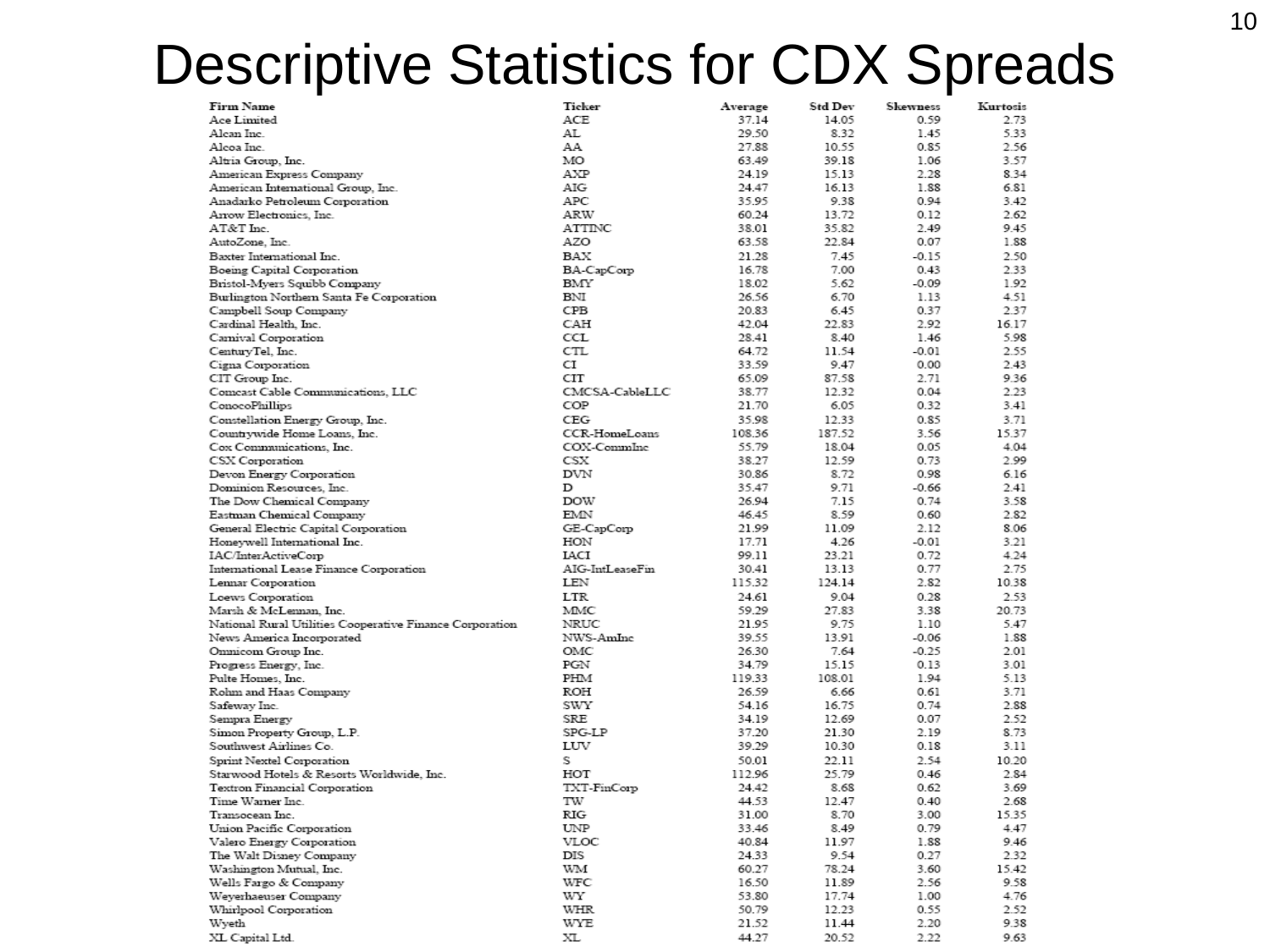#### CDX Tranche Spreads and Base Correlations

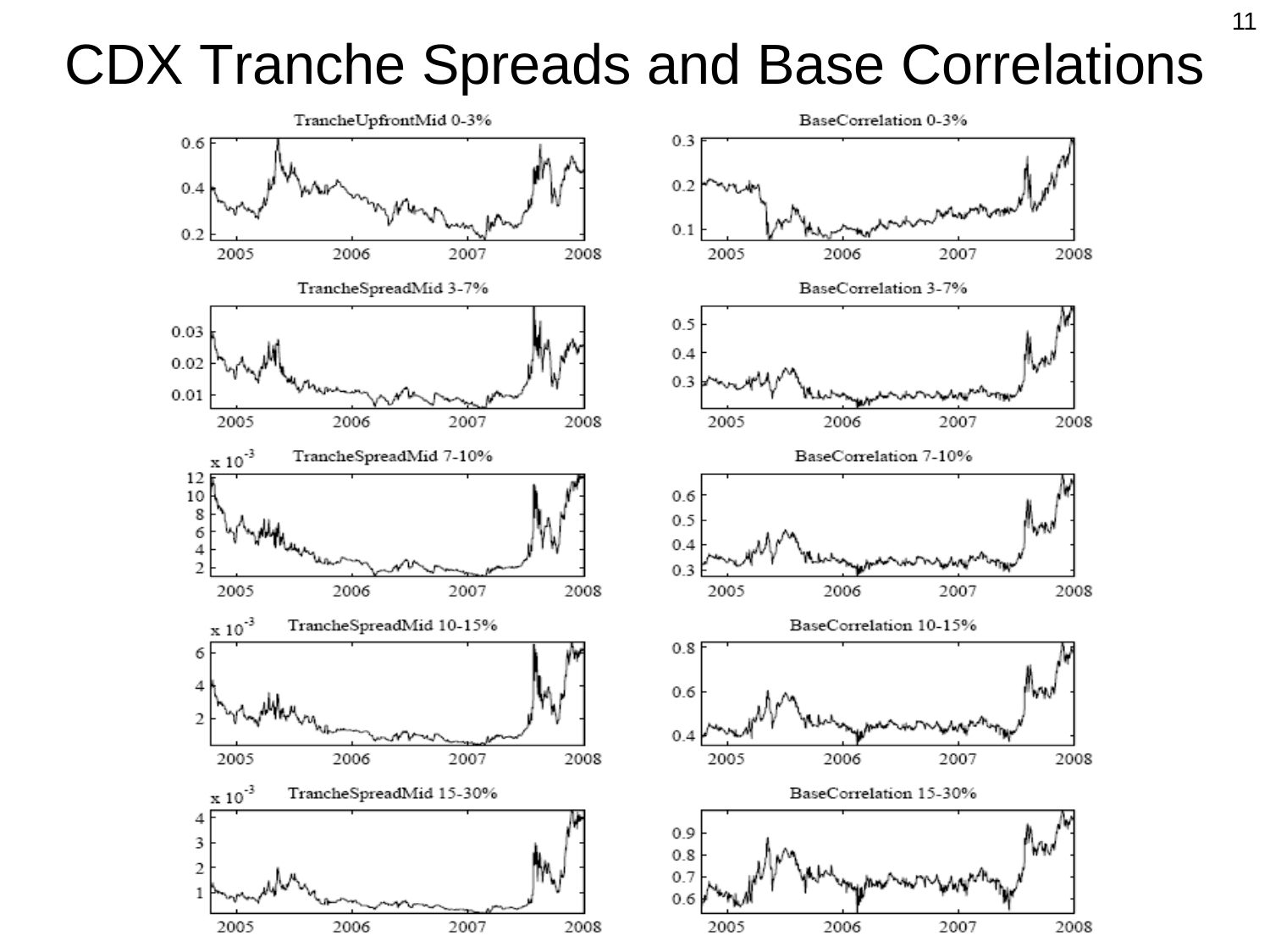#### iTraxx Tranche Spreads and Base Correlations

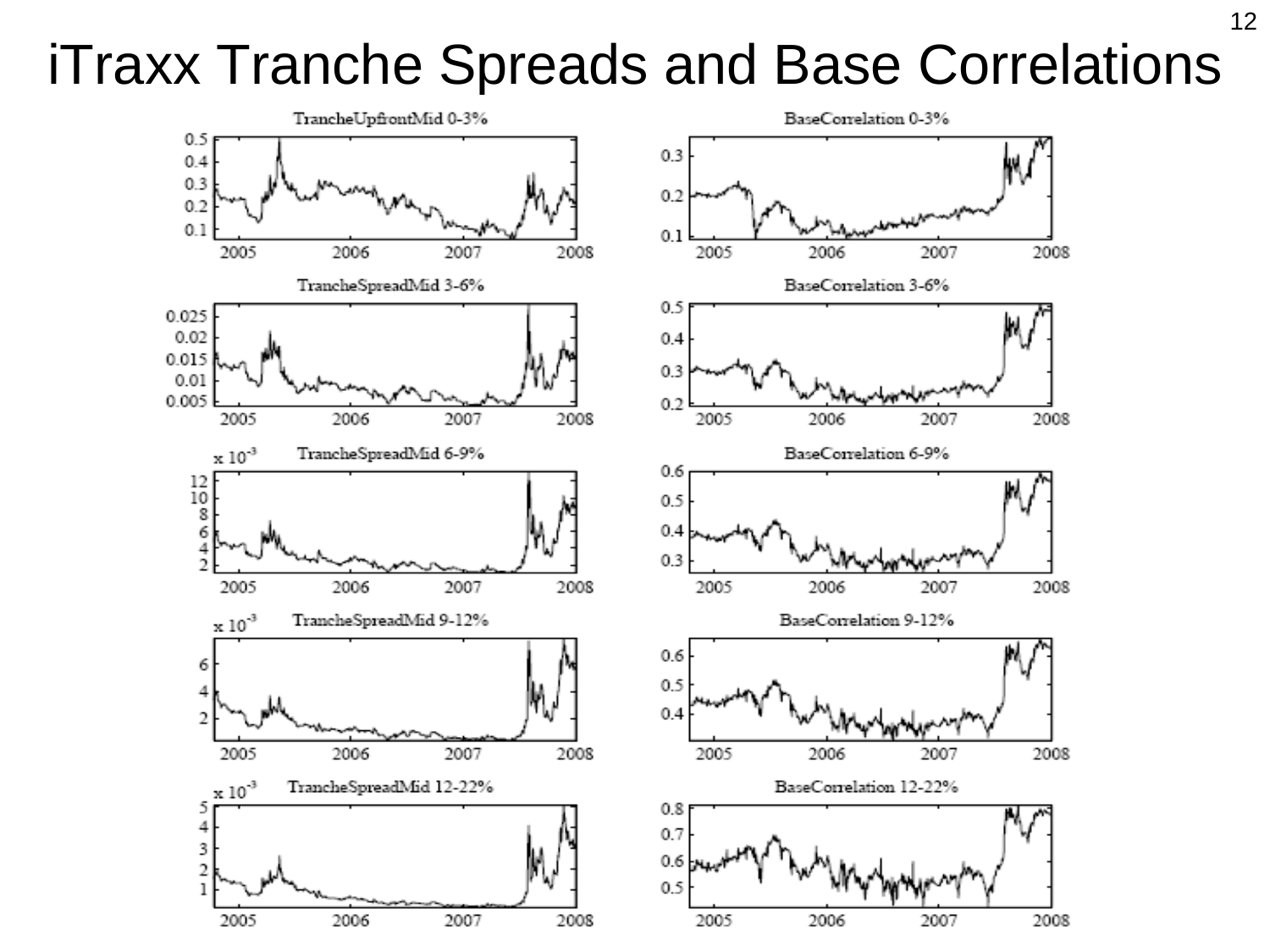### Existing Approaches to Estimating Default <sup>13</sup> Probabilities and Credit Correlation

- Historical default data allow us to compute default correlation directly
- Structural (Merton-type) models
- Reduced-form (intensity-based) models

To estimate credit correlation using structural and reduced-form models, we have to extract default intensities (or the relevant default measure) and subsequently use a correlation model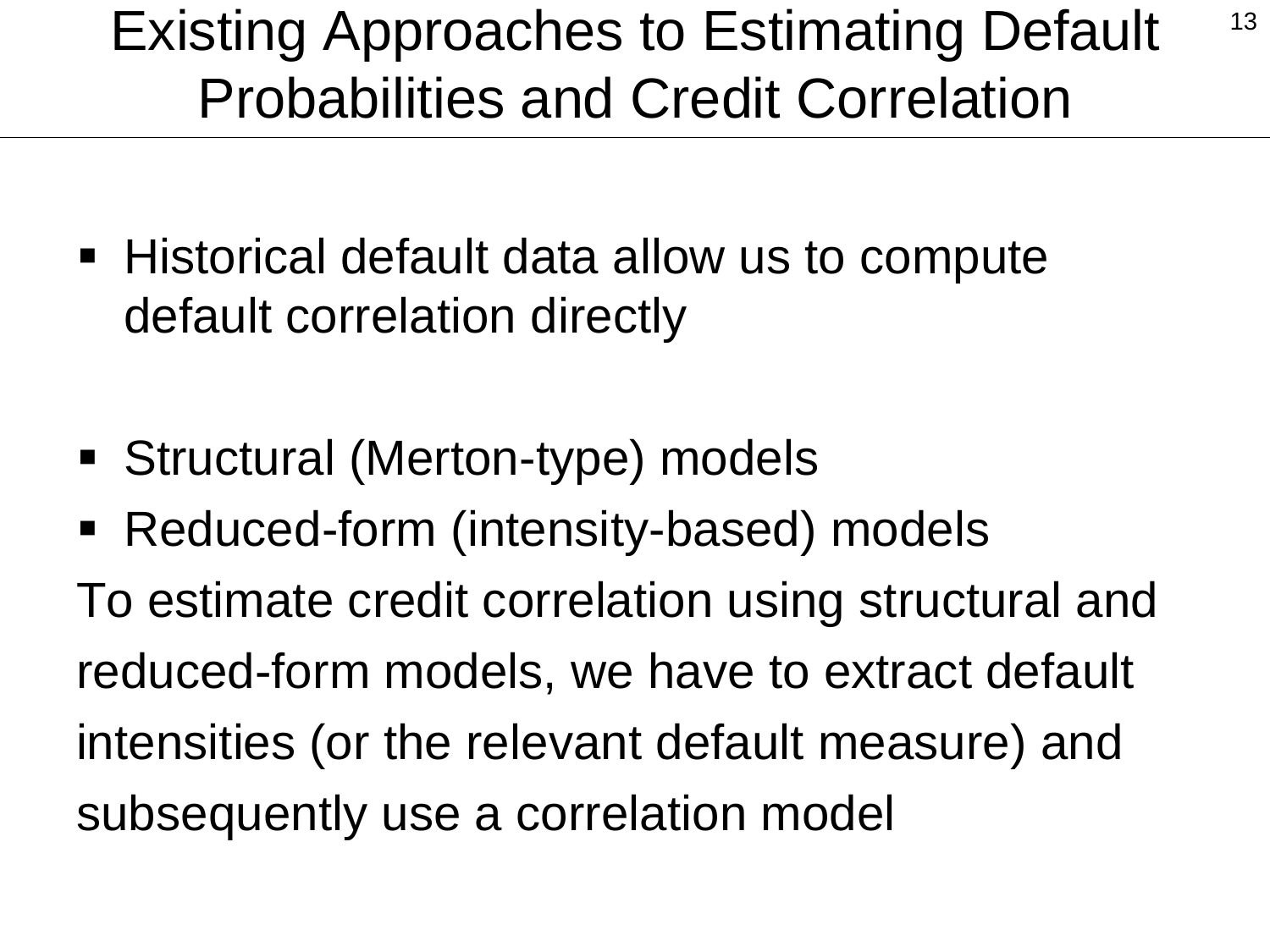## Existing Approaches 14 to Estimating Credit Correlation

Which correlation model to use?

- Factor models are convenient
- Can use simple rolling correlations
- To estimate time-varying correlations, multivariate GARCH is logical but problematic Recent advances in multivariate GARCH literature: DCC

To ensure straightforward comparability with base correlations, we need an "average" timevarying correlation  $\implies$  DECO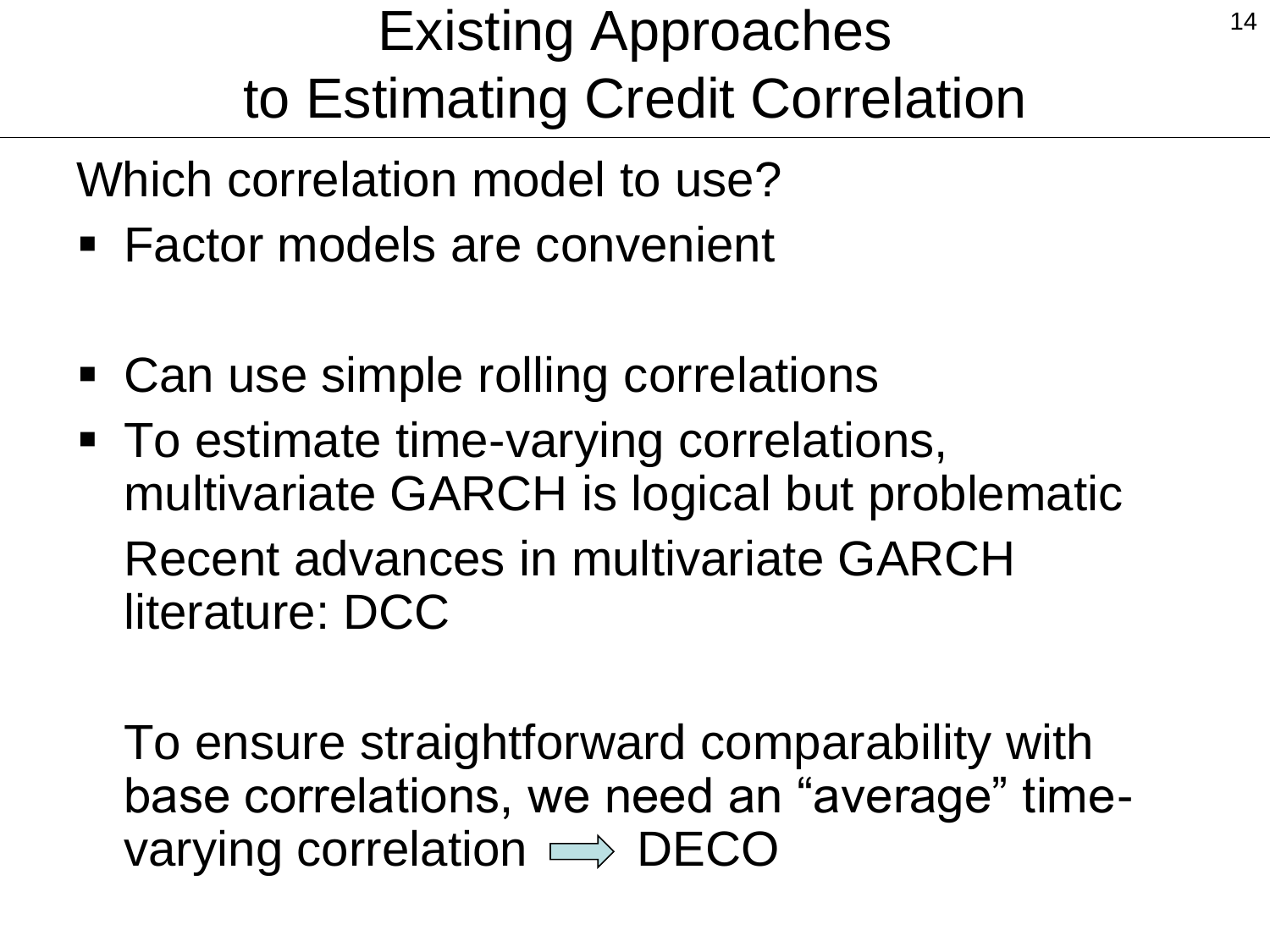## Dynamic Equicorrelation (DECO) 15 Engle and Kelly (2008)

Dynamic equicorrelation matrix

$$
R_t = (1 - \rho_t)I_n + \rho_t J_{n \times n}
$$

$$
\rho_{t+1} = \omega + \alpha u_t + \beta \rho_t
$$

$$
u_t^{SS1} = \frac{1}{n(n-1)} \sum_{i \neq j} \varepsilon_{i,t} \varepsilon_{j,t} = \frac{1}{n(n-1)} \left[ \left( \sum_i \varepsilon_{i,t} \right)^2 - \sum_i \varepsilon_{i,t}^2 \right]
$$

$$
u_t^{SS2} = \frac{\sum_{i \neq j} \varepsilon_{i,t} \varepsilon_{j,t}}{(n-1) \sum_i \varepsilon_{i,t}^2} = \frac{\left( \sum_i \varepsilon_{i,t} \right)^2 - \sum_i \varepsilon_{i,t}^2}{(n-1) \sum_i \varepsilon_{i,t}^2}
$$

Engle and Kelly find that u<sup>SS2</sup> is least sensitive to residual vol dynamics and extreme realizations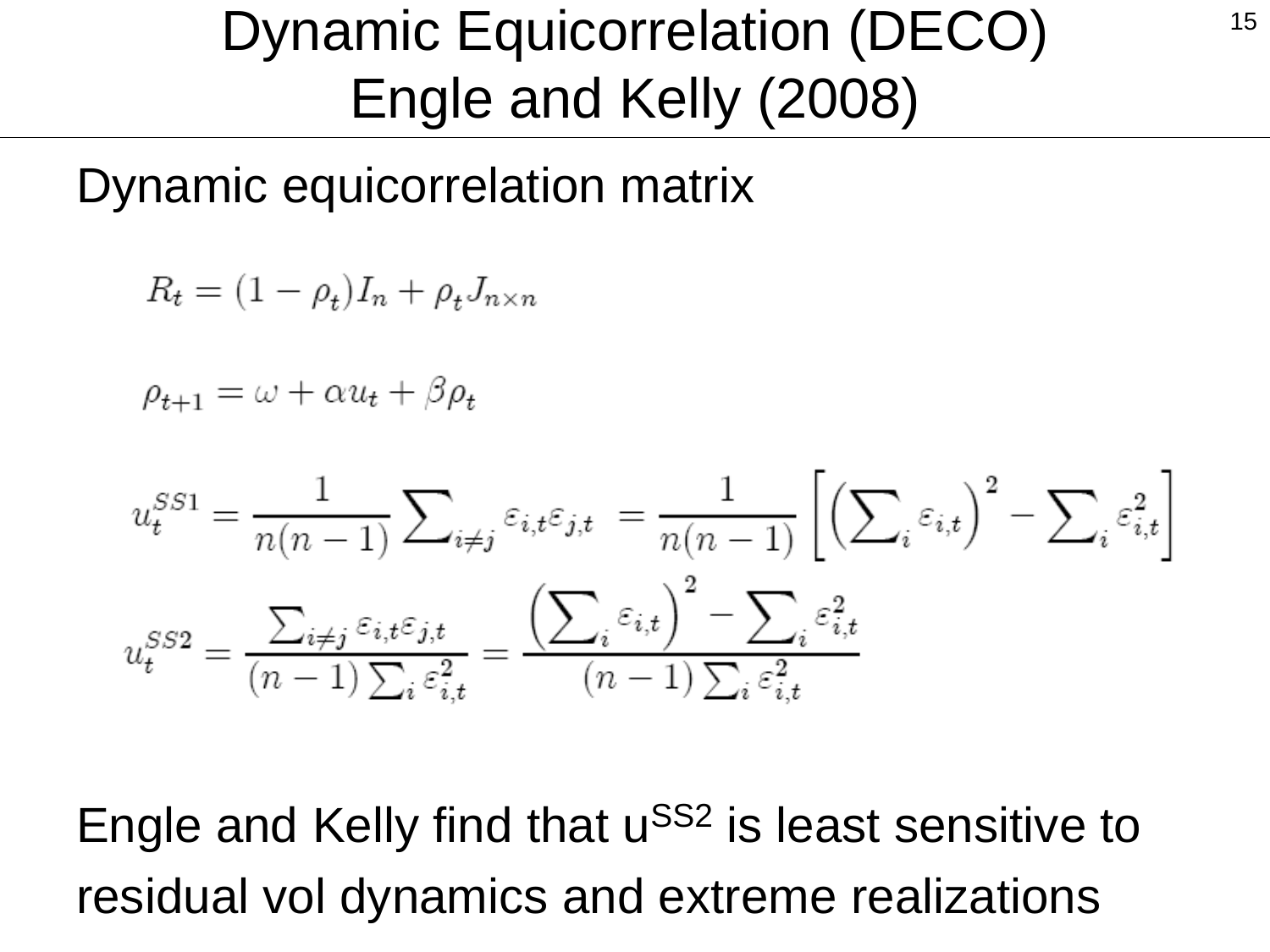### DECOs and Base Correlations 16 for CDX Companies

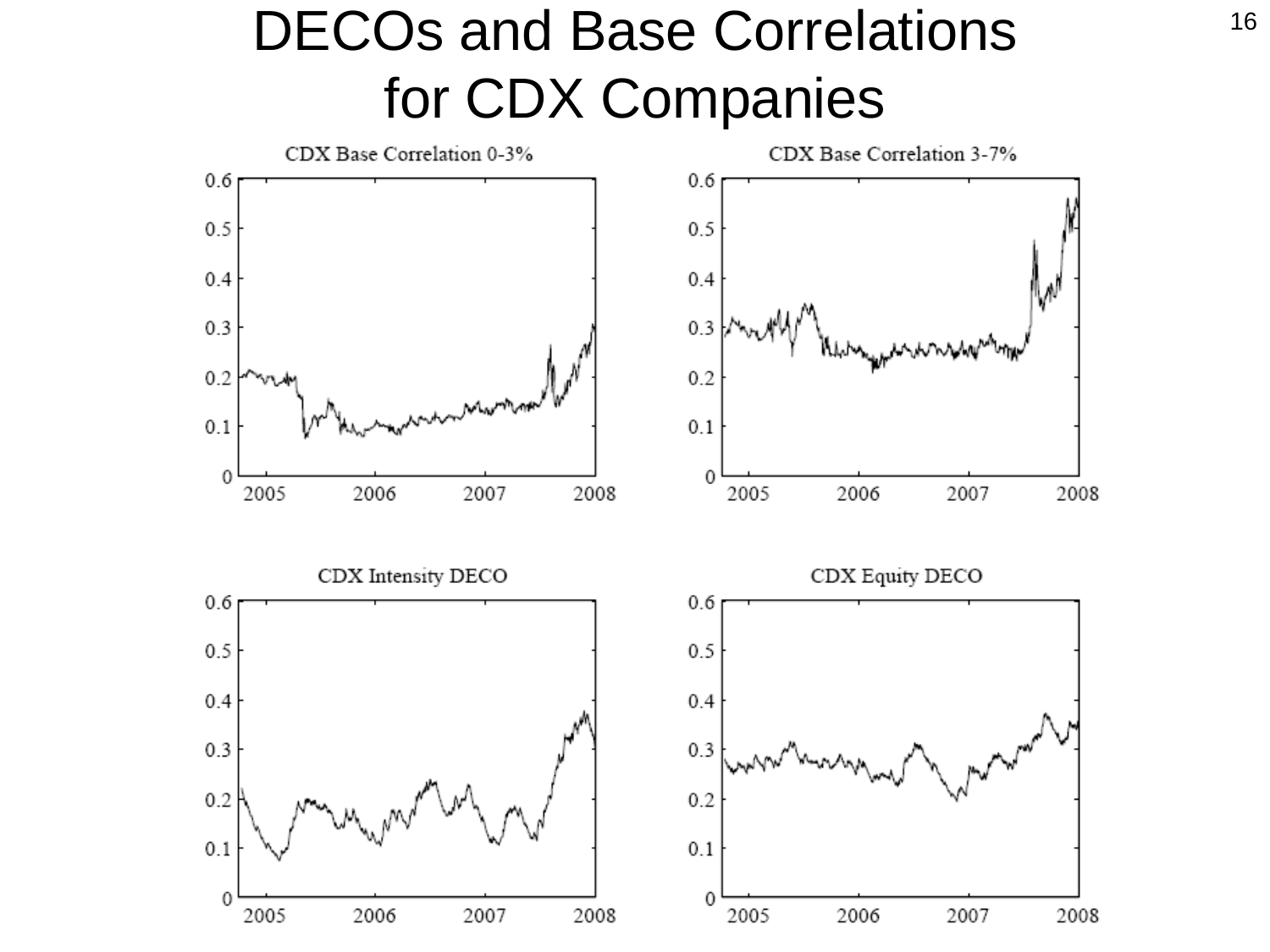### DECOs and Base Correlations 17 for iTraxx Companies

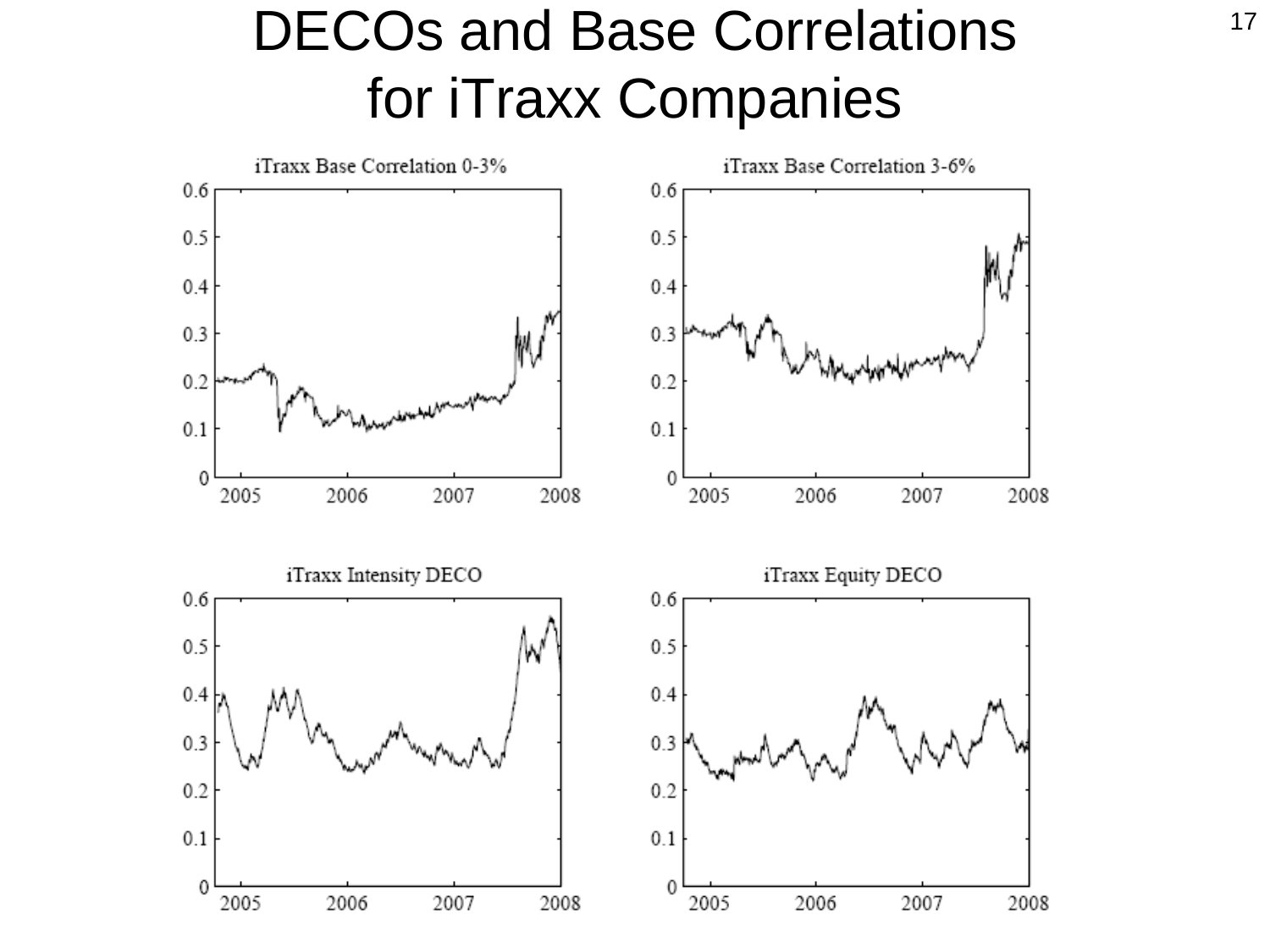## How to Compare Correlations Across Markets? <sup>18</sup> Beware of Apples and Oranges

- For CDS-based and equity-based correlations, which correlations do we use? Which ones to compare to CDO-implied correlation?
- One approach: use the Merton model for all markets to filter out the same object and compute its correlation
- What if I want to use another (more accurate) reduced-form model for CDS markets?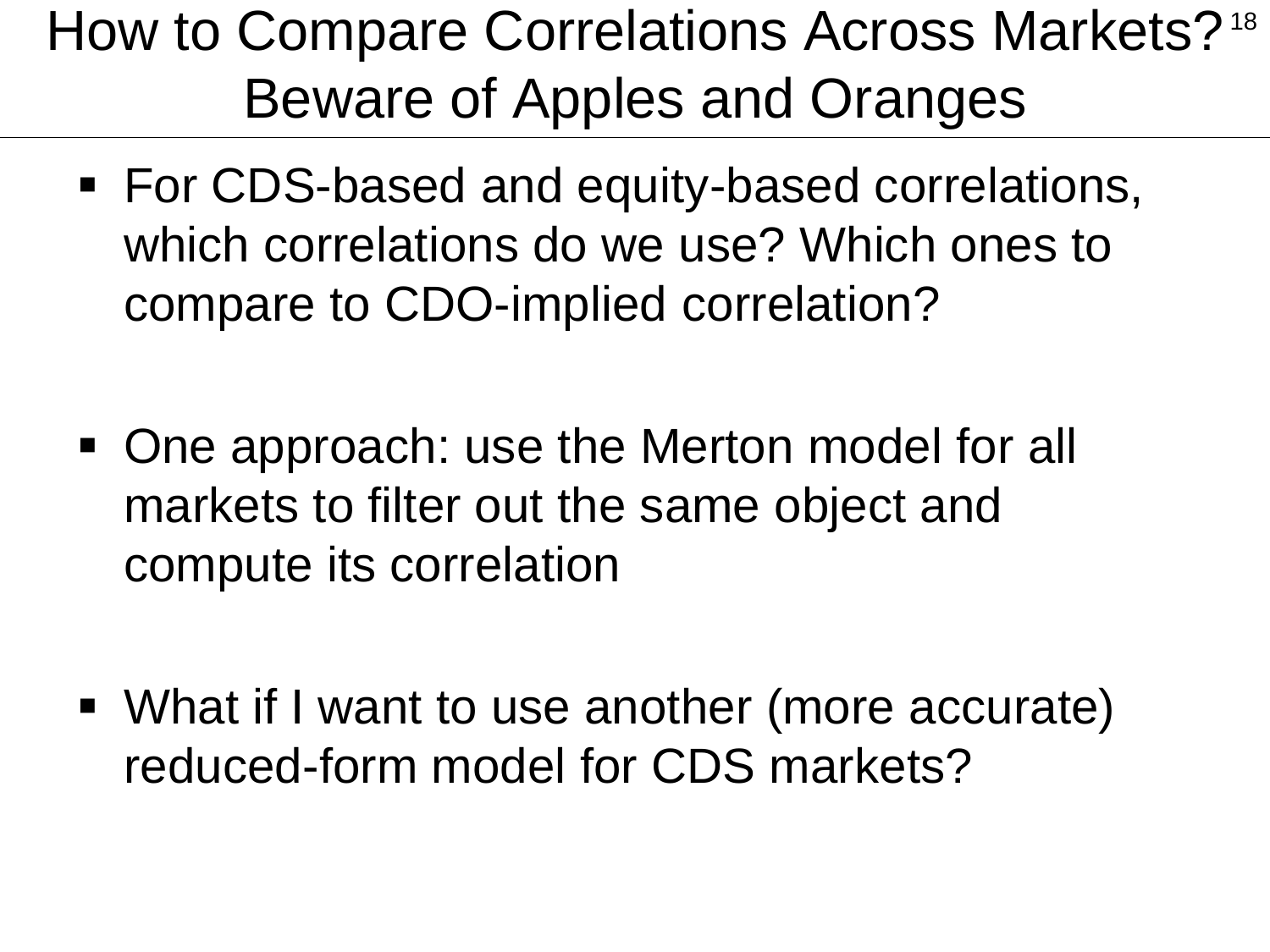- Extract a constant default intensity  $\lambda$  at each t
- Use the resulting time series of  $\lambda$ 's to estimate the following model

$$
\Delta \lambda_t = \mu_{\lambda, t} + z_t
$$

$$
\mu_{\lambda,t} = \mu_{\lambda} + \sum_{i=1}^{p} \phi_i \Delta \lambda_{t-i} + \sum_{j=1}^{q} \theta_j z_{t-j}
$$

$$
z_t = \sigma_t \varepsilon_t
$$

$$
\sigma_t^2 = \omega_\sigma + \alpha_\sigma z_{t-1}^2 + \beta_\sigma \sigma_{t-1}^2
$$

 $\varepsilon_t \sim i.i.d. (0,1)$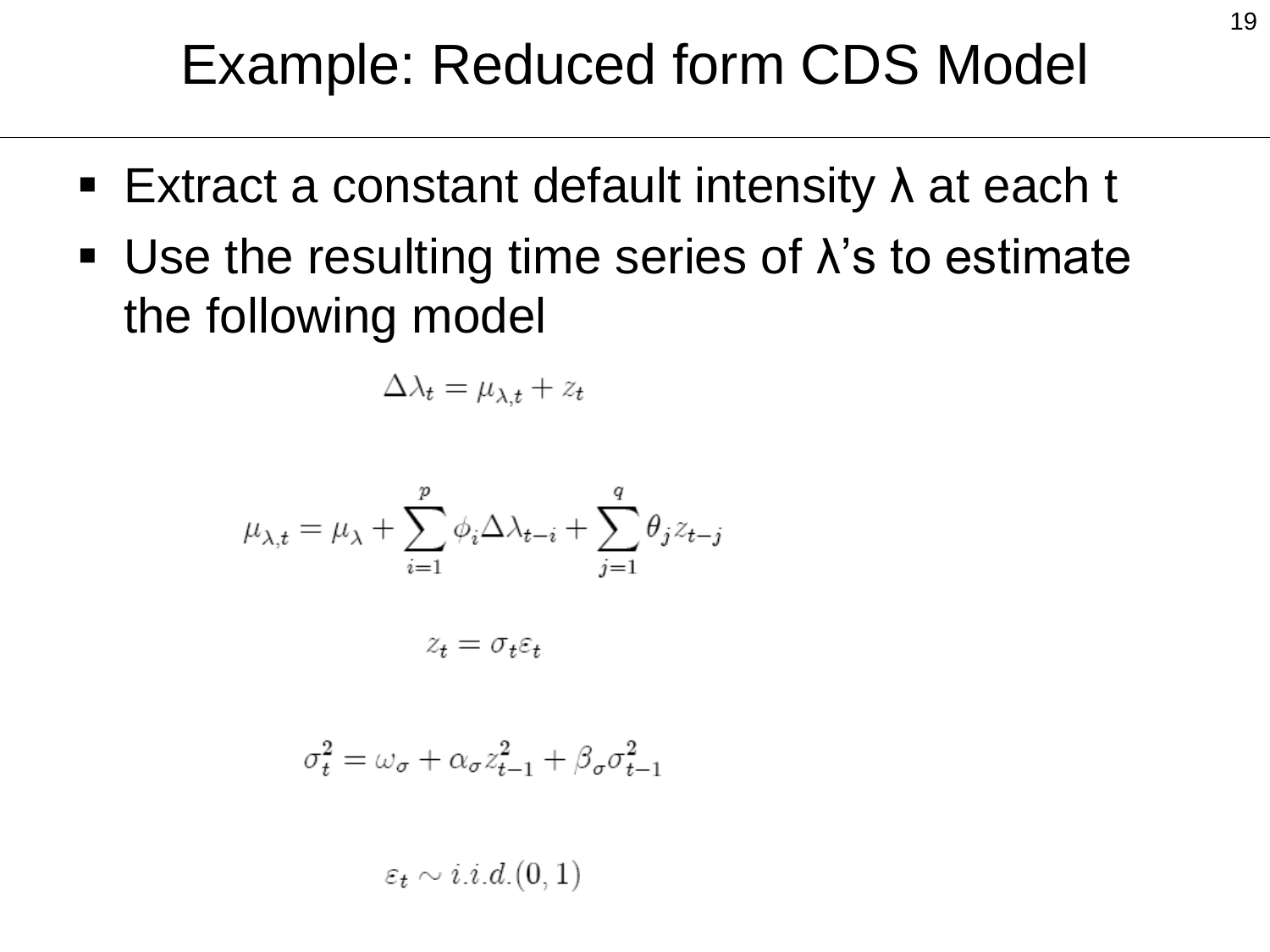### Intensity DECOs and Asset Return DECOs



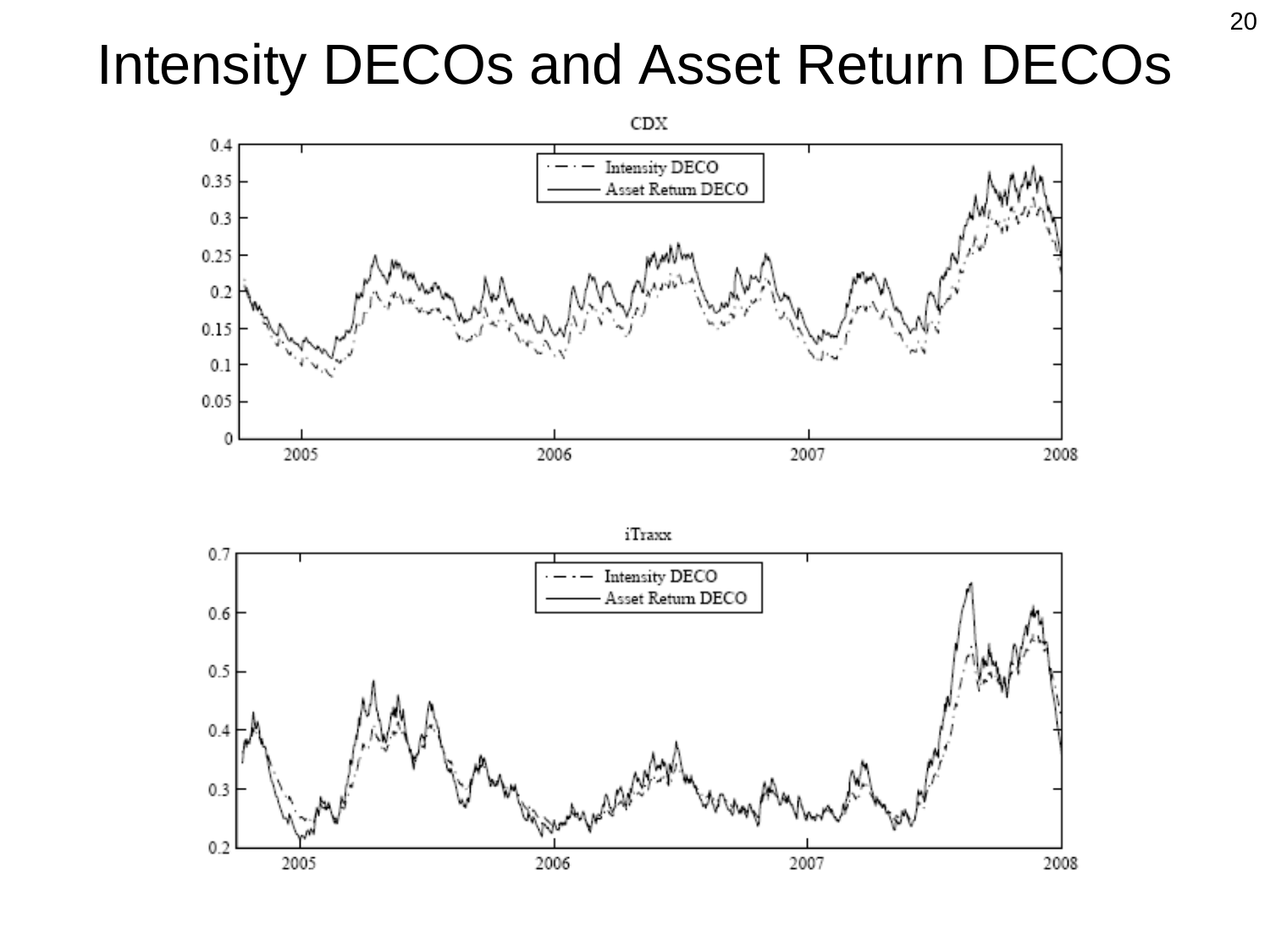- **Implied correlations from CDOs co-move with** correlation time series extracted from CDS and equity data.
	- CDO market is not completely segmented from markets for underlying
	- Can use underlying to learn about CDO pricing
	- Gaussian copula model may have some value
- **Substantial time variation in correlation**
- Unresolved issue: Extracting correlations from CDS data using reduced-form models that can be meaningfully compared with implied correlations